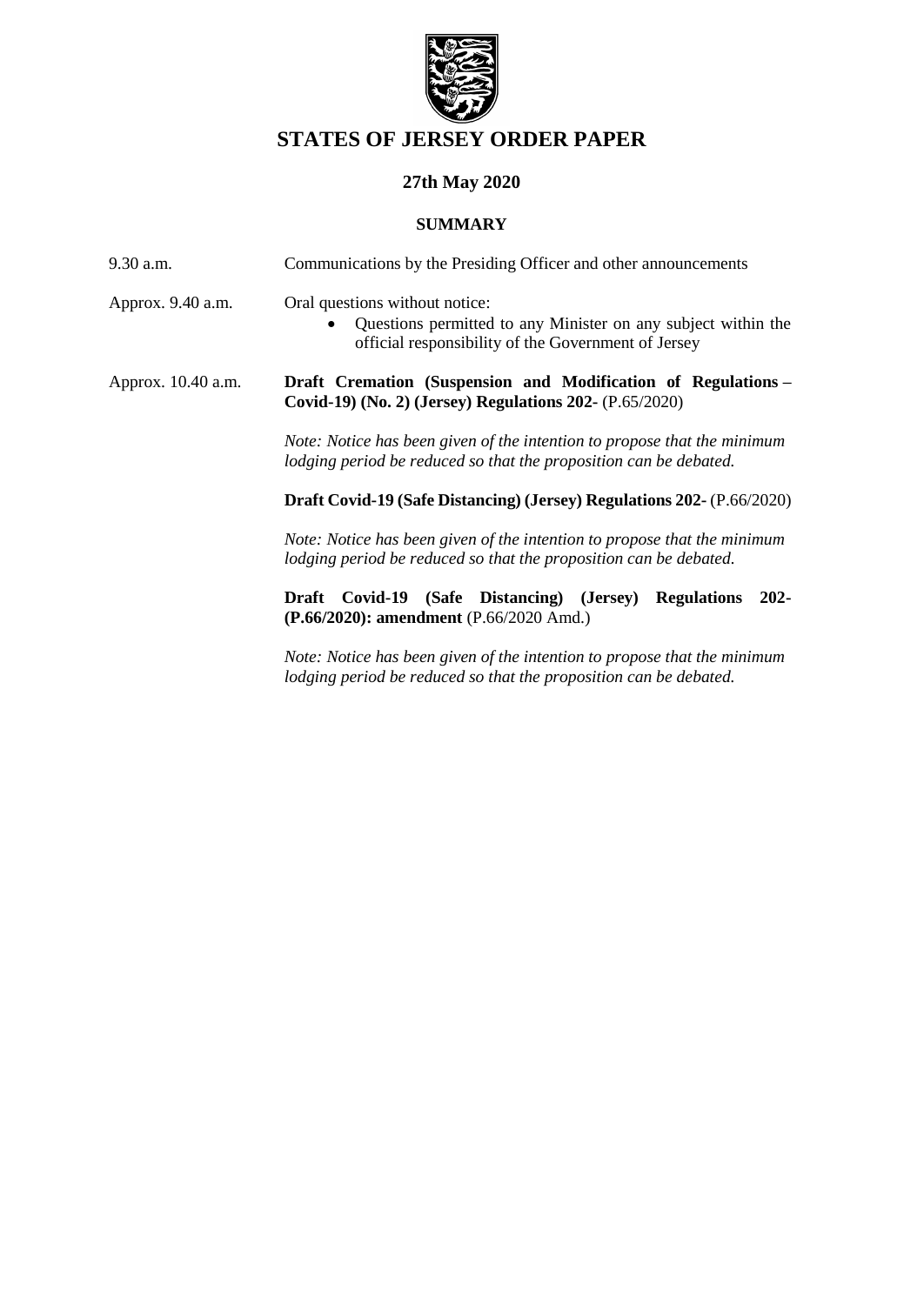

## **STATES OF JERSEY ORDER PAPER**

## **27th MAY 2020**

## **CONSOLIDATED**

## **A. COMMUNICATIONS BY THE PRESIDING OFFICER**

## **B. TABLING OF SUBORDINATE ENACTMENTS**

*(Explanatory note attached)*

\*

\*

\*

\*

|        | Covid-19 (Workplace Restrictions) (Jersey) Order 2020.<br>Minister for Health and Social Services.                                                                                                          | R&O.67/2020.       |
|--------|-------------------------------------------------------------------------------------------------------------------------------------------------------------------------------------------------------------|--------------------|
|        | Covid-19 (Restricted Movement) (Amendment – Workplaces and Fourth<br>Extension) (Jersey) Order 2020.<br>Minister for Health and Social Services.                                                            | R&O.68/2020.       |
|        | Animal Welfare (Calves) (Jersey) Order 2020.<br>Signed by Assistant Minister Deputy G.C.U. Guida of St. Lawrence, for and on<br>behalf of the Minister for the Environment.                                 | R&O.69/2020.       |
|        | Animal Health (Tuberculosis) (Amendment) (Jersey) Order 2020.<br>Signed by Assistant Minister Deputy G.C.U. Guida of St. Lawrence, for and on<br>behalf of the Minister for the Environment                 | R&O.70/2020.       |
|        | Veterinary Surgeons (Amendment of Law) (Jersey) Order 2020.<br>Signed by Assistant Minister Deputy G.C.U. Guida of St. Lawrence, for and on<br>behalf of the Minister for the Environment.                  | R&O.71/2020.       |
| $\ast$ | Covid-19 (Construction Work) (Amendment – Exemptions and Second Extension)<br>(Jersey) Order 2020.<br>Minister for Health and Social Services.                                                              | R&O.72/2020.       |
| $\ast$ | Road Traffic (St. Clement) (Amendment No. 24) (Jersey) Order 2020.<br>Minister for Infrastructure.                                                                                                          | R&O.73/2020.       |
| C.     | <b>DOCUMENTS PRESENTED</b>                                                                                                                                                                                  |                    |
| $\ast$ | Draft Cremation (Suspension and Modification of Regulations – Covid-19) (No. 2)<br>(Jersey) Regulations 202- (P.65/2020): comments.<br>Presented: 26th May 2020, Health and Social Security Scrutiny Panel. | P.65/2020.<br>Com. |
| $\ast$ | Draft Covid-19 (Safe Distancing) (Jersey) Regulations 202- (P.66/2020):<br>comments.<br>Presented: 26th May 2020, Health and Social Security Scrutiny Panel.                                                | P.66/2020.<br>Com. |
|        | Jersey Employment and Discrimination Tribunal: Annual Report 2019.<br>Presented: 22nd May 2020, Minister for Social Security.                                                                               | R.51/2020.         |

### **D. NOTIFICATION OF LODGED PROPOSITIONS**

[Draft Covid-19 \(Safe Distancing\) \(Jersey\) Regulations 202-.](https://statesassembly.gov.je/assemblypropositions/2020/p.66-2020.pdf) Lodged: 20th May 2020, *[Minister for Health and Social Services.](https://statesassembly.gov.je/assemblypropositions/2020/p.66-2020.pdf)* [P.66/2020.](https://statesassembly.gov.je/assemblypropositions/2020/p.66-2020.pdf)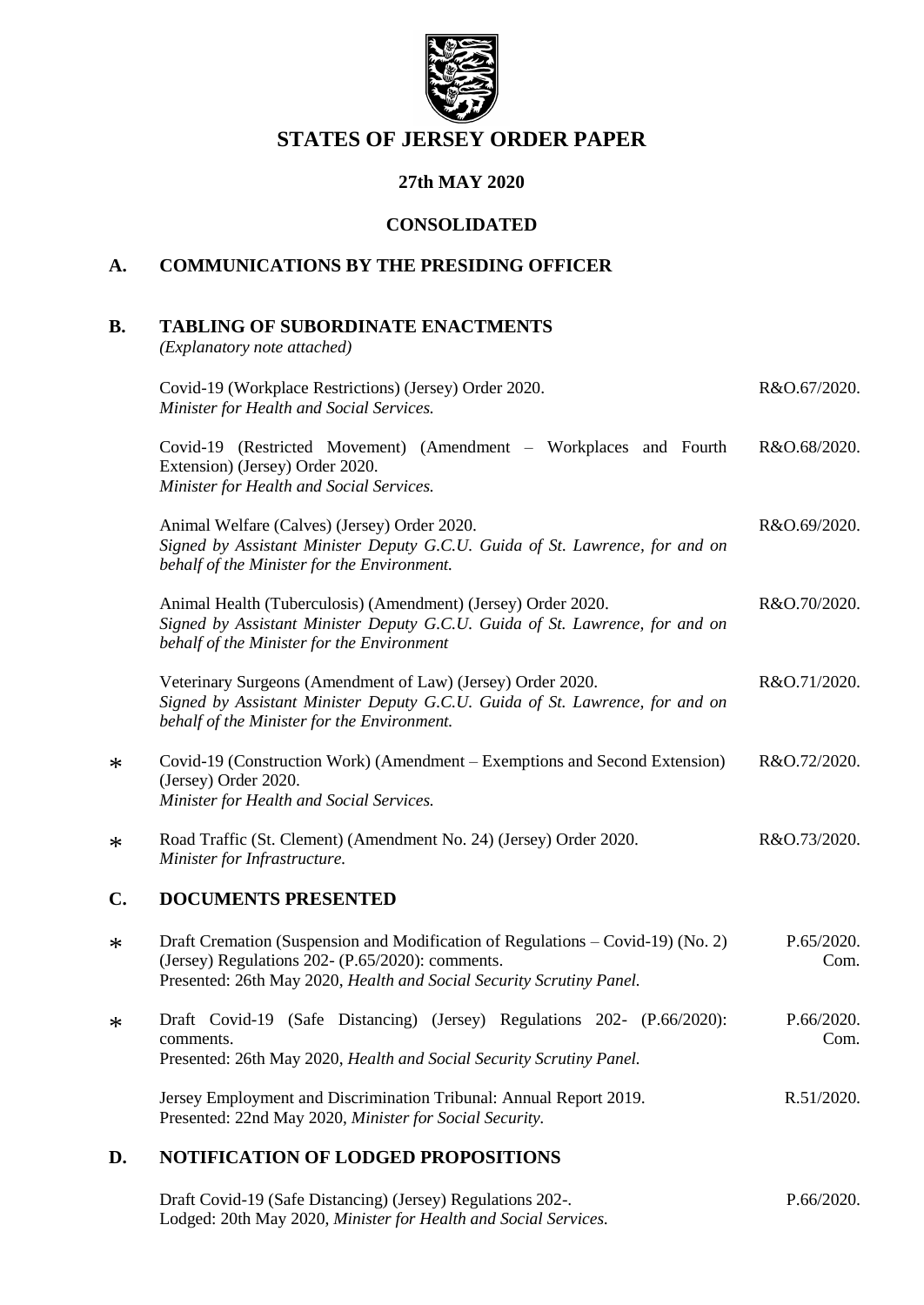

\* [Draft Covid-19 \(Safe Distancing\) \(Jersey\) Regulations 202-](https://statesassembly.gov.je/AssemblyPropositions/2020/P.66-2020Amd.pdf) (P.66/2020): [amendment.](https://statesassembly.gov.je/AssemblyPropositions/2020/P.66-2020Amd.pdf) Lodged: 22nd May 2020, *[Minister for Health and Social Services.](https://statesassembly.gov.je/AssemblyPropositions/2020/P.66-2020Amd.pdf)* [P.66/2020.](https://statesassembly.gov.je/AssemblyPropositions/2020/P.66-2020Amd.pdf) [Amd.](https://statesassembly.gov.je/AssemblyPropositions/2020/P.66-2020Amd.pdf)

## **I. QUESTIONS**

### **Questions to Ministers without notice (1 hour) –**

Questions permitted to any Minister on any subject within the official responsibility of the Government of Jersey.

## **L. PUBLIC BUSINESS**

**[Draft Cremation \(Suspension and Modification of Regulations](https://statesassembly.gov.je/Pages/Propositions.aspx?ref=P.65/2020&refurl=%2fPages%2fPropositions.aspx) – Covid-19) (No. 2) [\(Jersey\) Regulations 202-.](https://statesassembly.gov.je/Pages/Propositions.aspx?ref=P.65/2020&refurl=%2fPages%2fPropositions.aspx)** [P.65/2020.](https://statesassembly.gov.je/Pages/Propositions.aspx?ref=P.65/2020&refurl=%2fPages%2fPropositions.aspx)

Lodged: 20th May 2020, *[Minister for Health and Social Services.](https://statesassembly.gov.je/Pages/Propositions.aspx?ref=P.65/2020&refurl=%2fPages%2fPropositions.aspx)*

*Note: Because of the requirement for a six-week lodging period, the minimum lodging period of the proposition of the Minister for Health and Social Services will expire on Wednesday 1st July 2020. The Minister has therefore given notice of his intention to propose, in accordance with Standing Order 26(7), that the minimum lodging period for the proposition be reduced in order that it can be debated at the meeting.*

\* [Draft Cremation \(Suspension and Modification of Regulations](https://statesassembly.gov.je/AssemblyPropositions/2020/P.65-2020Com.pdf) – Covid-19) (No. 2) [\(Jersey\) Regulations 202-](https://statesassembly.gov.je/AssemblyPropositions/2020/P.65-2020Com.pdf) (P.65/2020): comments. Presented: 26th May 2020, *[Health and Social Security Scrutiny Panel.](https://statesassembly.gov.je/AssemblyPropositions/2020/P.65-2020Com.pdf)* [P.65/2020.](https://statesassembly.gov.je/AssemblyPropositions/2020/P.65-2020Com.pdf) [Com.](https://statesassembly.gov.je/AssemblyPropositions/2020/P.65-2020Com.pdf)

**[Draft Covid-19 \(Safe Distancing\) \(Jersey\) Regulations 202-.](https://statesassembly.gov.je/assemblypropositions/2020/p.66-2020.pdf)**

[P.66/2020.](https://statesassembly.gov.je/assemblypropositions/2020/p.66-2020.pdf)

Lodged: 20th May 2020, *[Minister for Health and Social Services.](https://statesassembly.gov.je/assemblypropositions/2020/p.66-2020.pdf)*

*Note: Because of the requirement for a six-week lodging period, the minimum lodging period of the proposition of the Minister for Health and Social Services will expire on Wednesday 1st July 2020. The Minister has therefore given notice of his intention to propose, in accordance with Standing Order 26(7), that the minimum lodging period for the proposition be reduced in order that it can be debated at the meeting.*

\* **[Draft Covid-19 \(Safe Distancing\) \(Jersey\) Regulations 202-](https://statesassembly.gov.je/AssemblyPropositions/2020/P.66-2020Amd.pdf) (P.66/2020): [amendment.](https://statesassembly.gov.je/AssemblyPropositions/2020/P.66-2020Amd.pdf)** [P.66/2020.](https://statesassembly.gov.je/AssemblyPropositions/2020/P.66-2020Amd.pdf) [Amd.](https://statesassembly.gov.je/AssemblyPropositions/2020/P.66-2020Amd.pdf)

Lodged: 22nd May 2020, *[Minister for Health and Social Services.](https://statesassembly.gov.je/AssemblyPropositions/2020/P.66-2020Amd.pdf)*

*Note: Because of the requirement for a two-week lodging period, the minimum lodging period of the amendment of the Minister for Health and Social Services will expire on Friday 5th June 2020. The Minister has therefore given notice of his intention to propose, in accordance with Standing Order 26(7), that the minimum lodging period for the proposition be reduced in order that it can be debated at the meeting.*

 $\ast$ [Draft Covid-19 \(Safe Distancing\) \(Jersey\) Regulations 202-](https://statesassembly.gov.je/AssemblyPropositions/2020/P.66-2020Com.pdf) (P.66/2020): comments. Presented: 26th May 2020, *[Health and Social Security Scrutiny Panel.](https://statesassembly.gov.je/AssemblyPropositions/2020/P.66-2020Com.pdf)* [P.66/2020.](https://statesassembly.gov.je/AssemblyPropositions/2020/P.66-2020Com.pdf) [Com.](https://statesassembly.gov.je/AssemblyPropositions/2020/P.66-2020Com.pdf)

## **DR. M. EGAN**

### **Greffier of the States**

22nd May 2020

**An asterisk** \* **in the left-hand margin denotes either a new item added to this Order Paper since the Order Paper was first published on 22nd May 2020, or an item which has been altered or moved.**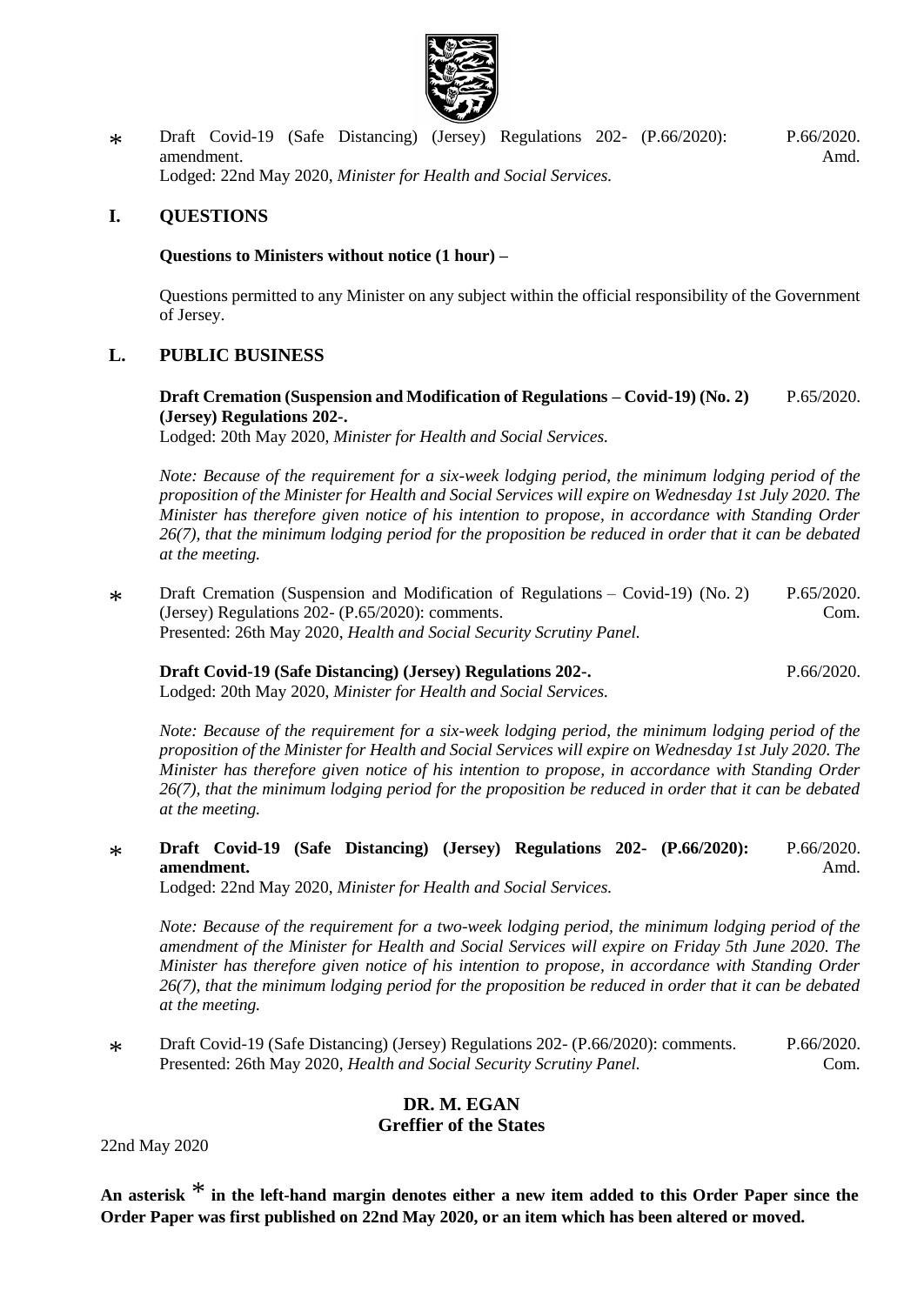

## **Explanatory Note regarding subordinate legislation tabled at this meeting.**

(See Item B)

### **R&O.67/2020.**

Covid-19 (Workplace Restrictions) (Jersey) Order 2020.

This Order restricts the opening of certain workplaces for a specified period under the Covid-19 (Workplace Restrictions) (Jersey) Regulations 2020.

*Article 1* provides for the start and end of the restriction period during which the provisions of the Order apply. The period starts on the commencement of the Order and ends at midnight on Wednesday 3rd June, a period of 14 days.

*Article 2* provides for the closure of certain workplaces, namely –

- (a) amusement centres;
- (b) art galleries, libraries and museums;
- (c) workplaces that are used for the purpose of
	- (i) spas, nail salons, beauty salons, waxing salons, tanning salons or hair laser removal,
	- (ii) tattoo or piercing parlours or massage parlours, or
	- (iii) providing haircuts, hair styling or the professional application of make up;
- (d) entertainment facilities;
- (e) indoor recreation facilities;
- (f) nightclubs;
- (g) outdoor playgrounds and gymnasium equipment in public places;
- (h) public swimming and paddling pools;
- (i) soft play centres.

*Article 3(1)* provides that certain types of workplace may open, but only for the purposes specified. Those workplaces and specified purposes are –

- (a) boarding houses, caravan parks, camping grounds and hostels for the purpose of accommodating permanent residents of the boarding house, caravan park, camping ground or hostel;
- (b) commercial accommodation for the purpose of accommodating (including providing food and beverages to persons using the accommodation to consume in their room) persons who are employed or contracted to work in Jersey for a purpose relating to the Covid-19 outbreak;
- (c) community centres for the purpose of providing services, free of charge, to assist vulnerable members of the public, such as food banks, blood donations or services providing for the needs of homeless people;
- (d) food and drink premises (whether or not part of any other workplace that may be open under this Article) for the purpose of –
	- (i) selling food or beverages for persons to consume off the premises,
	- (ii) selling food or beverages other than intoxicating liquor for persons to consume in an outdoor area, or
	- (iii) selling intoxicating liquor to persons taking a meal (as defined in the Licensing (Jersey) Law 1974) in an outdoor area;
- (e) golf courses for the purpose of allowing access to open spaces to be used for the purpose of playing golf;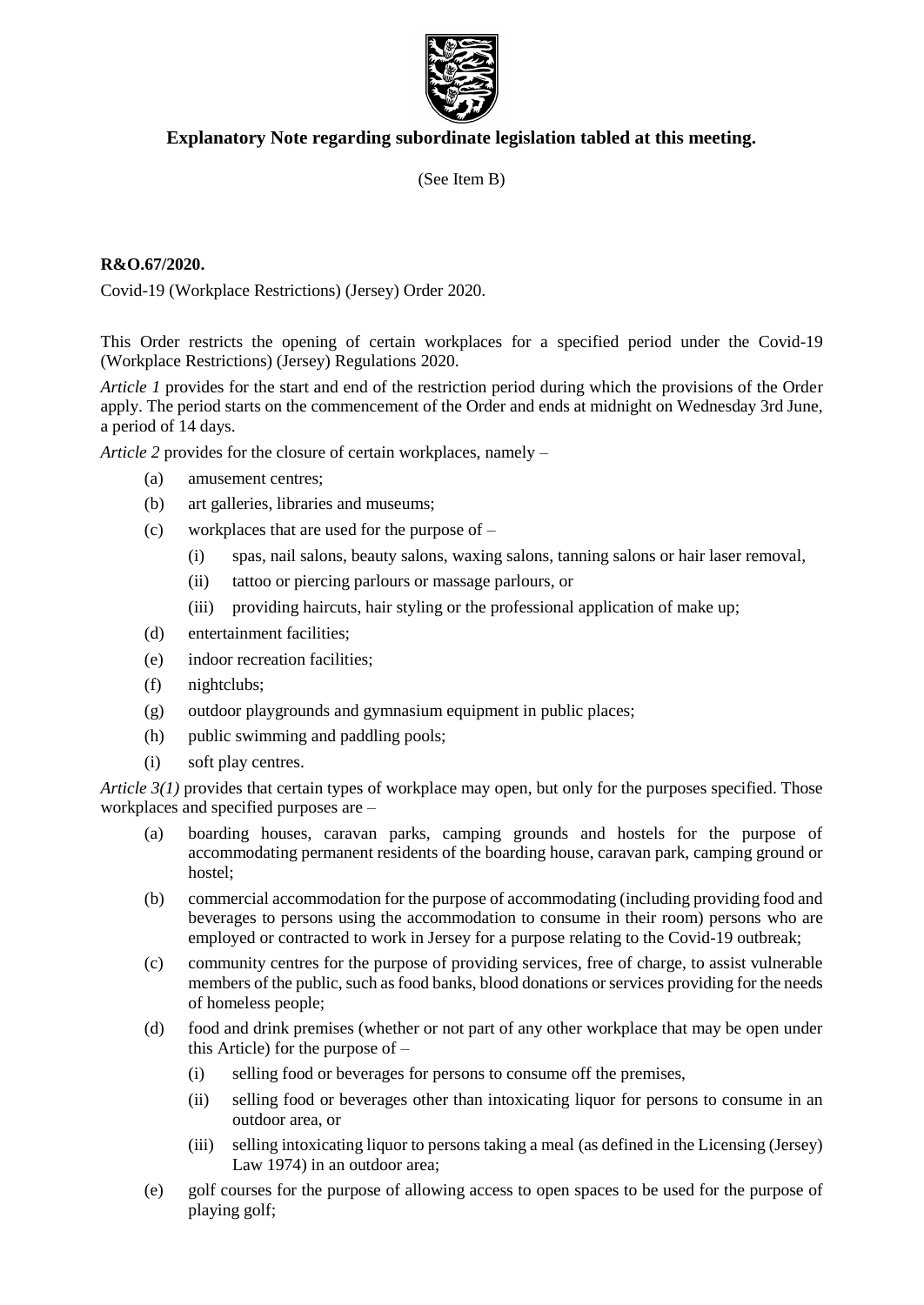

- (f) markets and retail premises (including retail premises forming part of business premises that may open under this Article) for the purpose of selling or hiring out the goods and merchandise offered for sale or hire in those markets or premises;
- (g) places of public worship for the purpose of conducting a funeral service or facilitating the formation of a marriage;
- (h) outdoor recreational facilities for the purposes of
	- (i) allowing the use of recreational facilities in outdoor areas,
	- (ii) hiring out equipment to persons who intend to participate in recreational activities in outdoor areas, or
	- (iii) carrying out instructional recreational activities in outdoor areas,

and if reasonably necessary, allowing members of the public to transit through indoor areas for a purpose mentioned in clause (i), (ii) or (iii), including ticketing;

- (i) workplaces controlled or operated by Jersey Heritage or the Durrell Wildlife Conservation Trust for the purposes of –
	- (i) allowing visitors to access outdoor areas, and
	- (ii) if reasonably necessary, allowing visitors to transit through indoor areas for that purpose, including ticketing.

*Article 3(2)* provides definitions for some of the terms used above.

*Article 3(3)* makes it clear that Article 4(1) does not prevent the occupier or operator of a workplace from providing –

- (a) reasonable access to toilet facilities or facilities to administer appropriate first aid;
- (b) a free service to assist vulnerable members of the public such as a food bank, blood donations or a service providing for the needs of homeless people; or
- (c) accommodation (including room service) to a person accessing a public service (including emergency accommodation), whether provided by the Government of Jersey, a private provider or a non-profit organisation.

*Article 4* allows any workplace that is not prohibited from being open under any other provision of the Order to be open.

*Article 5* makes it clear that workplaces subject to the provisions of the Order may be used to deliver, or to arrange the collection of, goods, merchandise and materials purchased by a person off the premises.

*Article 6* provides for the citation and brings the Order into force on the day after it is made.

The Order was made on 20th May 2020 and came into force on 21st May 2020.

### **R&O.68/2020.**

Covid-19 (Restricted Movement) (Amendment – Workplaces and Fourth Extension) (Jersey) Order 2020.

This Order amends the Covid-19 (Restricted Movement) (Jersey) Order 2020. The amendment extends, for the fourth time, the period of restricted movement under that Order so that it ends at the end of Thursday 28th May 2020 (instead of Wednesday 20th May 2020).

This Order also makes amendments to take account of commencement of the Covid-19 (Workplace Restrictions) (Jersey) Regulations 2020, by which the Covid-19 (Restricted Trading) (Jersey) Regulations 2020 are to be repealed. A workplace (as defined in the former Regulations) that would otherwise be treated as public is excluded from the prohibition on entering or remaining in public places. But a person who relies on the exception for spending 6 hours away from home (rather than on the exception for work that cannot be done remotely) cannot go into any building, unless it is a workplace and the person is admitted as a member of the public rather than as an employee. However, if a person is required by his or her employer to work at a workplace, and that requirement does not contravene the Covid-19 (Workplace Restrictions) (Jersey) Regulations 2020 (or any Order under those Regulations), then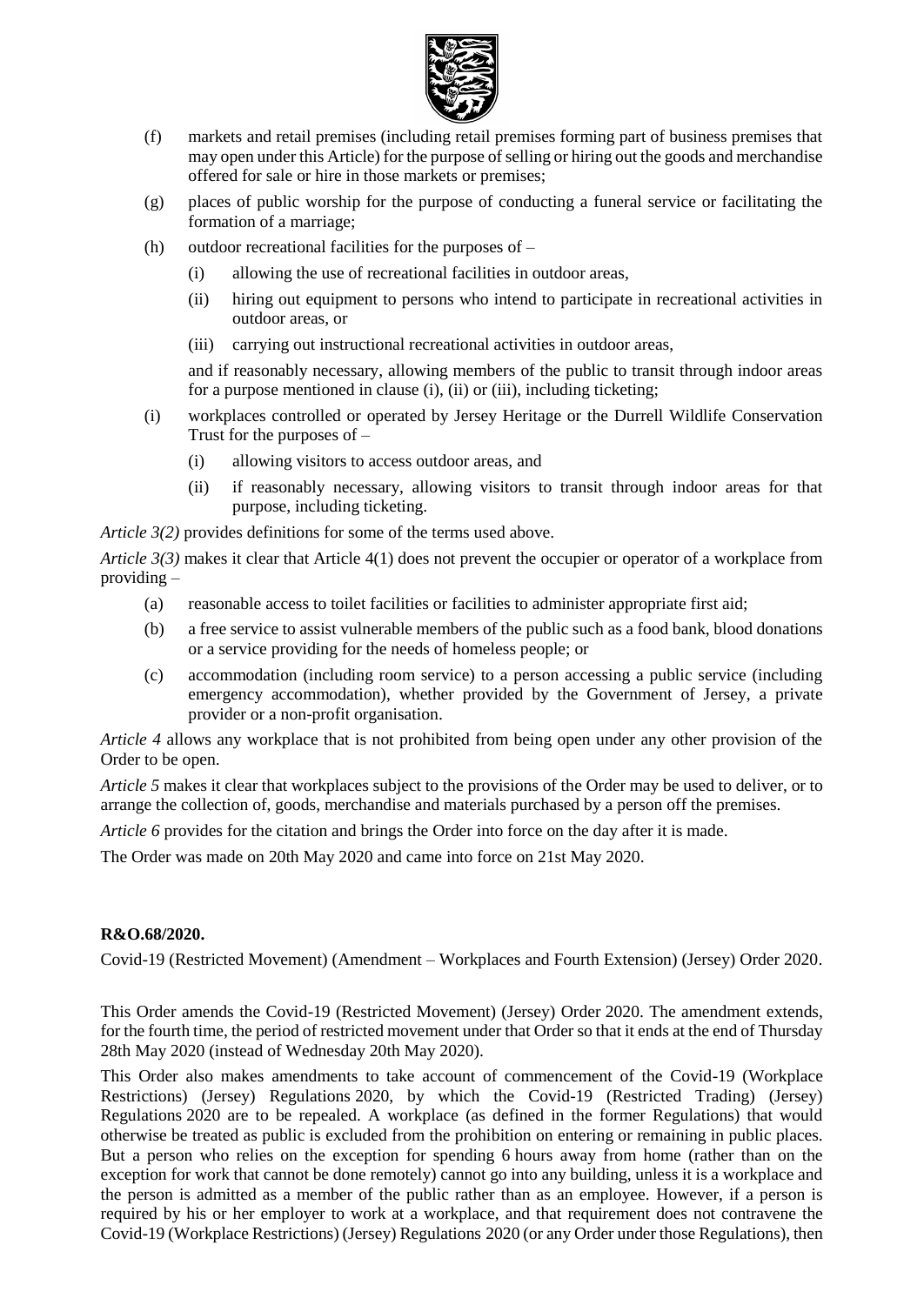

the employee can enter a public place to go to that workplace for an unlimited time (workers who cannot work remotely can already spend an unlimited time at work).

The Order was made on 20th May 2020 and came into force on 21st May 2020.

### **R&O.69/2020.**

Animal Welfare (Calves) (Jersey) Order 2020.

This Order makes provision in relation to the welfare of calves confined for rearing and fattening and implements the provisions in Council Directive 2008/119/EC of 18 December 2008 laying down minimum standards for the protection of calves ("the Directive").

*Article 1* is an interpretation provision.

*Article 2* sets out that the Order applies to calves confined for rearing and fattening.

*Article 3* makes provision in relation to when individual pens may be used, their size and the space required per calf for calves kept together.

*Article 4* requires that keepers comply with the conditions in Annex 1 to the Directive in relation to the conditions for rearing calves.

*Article 5* requires that inspectors (within the meaning of the Animal Welfare (Jersey) Law 2004) carry out inspections to ensure compliance with Articles 3 and 4. An inspector will be able to enter premises where calves are confined and inspect the premises, calves and any equipment. These may be carried out at the same time as other checks and the inspector may be accompanied by such persons as the inspector considers appropriate, including a veterinary expert from the European Commission. The inspections must cover a statistically representative sample of the different farming systems used in Jersey.

*Article 6* makes provision for enforcement by way of notices served by the Minister in cases where the Minister considers a person has not complied with, is not complying with or is not likely to comply with, a requirement of Article 3 or 4. Failure to comply is an offence and a person is liable to imprisonment for a term of up to 12 months or to a fine up to level 3 on the standard scale, which is £10,000). The Article also makes provision for a person to apply for a reconsideration of a decision to serve a notice and for a review of that decision.

*Article 7* gives the title by which this Order may be cited and makes provision for it to come into force 7 days after it is made.

The Order was made on 21st May 2020 and comes into force on 28th May 2020.

### **R&O.70/2020.**

Animal Health (Tuberculosis) (Amendment) (Jersey) Order 2020.

This Order amends the Animal Health (Tuberculosis) (Jersey) Order 2017 ("the 2017 Order") to allow the Minister for the Environment to approve any suitable person and not just veterinary surgeons to carry out the testing of cattle for tuberculosis.

*Article 2* replaces the definition of "approved veterinary surgeon" in Article 1 of the 2017 Order with a definition of "approved tuberculin tester".

*Article 3* amends Article 3 of the 2017 Order which makes provision for the notification and testing for tuberculosis. It amends paragraph (1) so that the Article applies where a diagnostic test that shows a positive reaction or an inconclusive reaction has been read by a tuberculin tester. It also amends paragraph (2) so that the notice which must be served where the Article applies may be served by an inspector (rather than a veterinary inspector), and paragraph (4) so that the notice may be revoked by an inspector once a veterinary surgeon considers that the premises no longer provide a risk.

*Article 4* amends Article 9 of the 2017 Order so that it makes provision for the approval of any suitable person as a tuberculin tester.